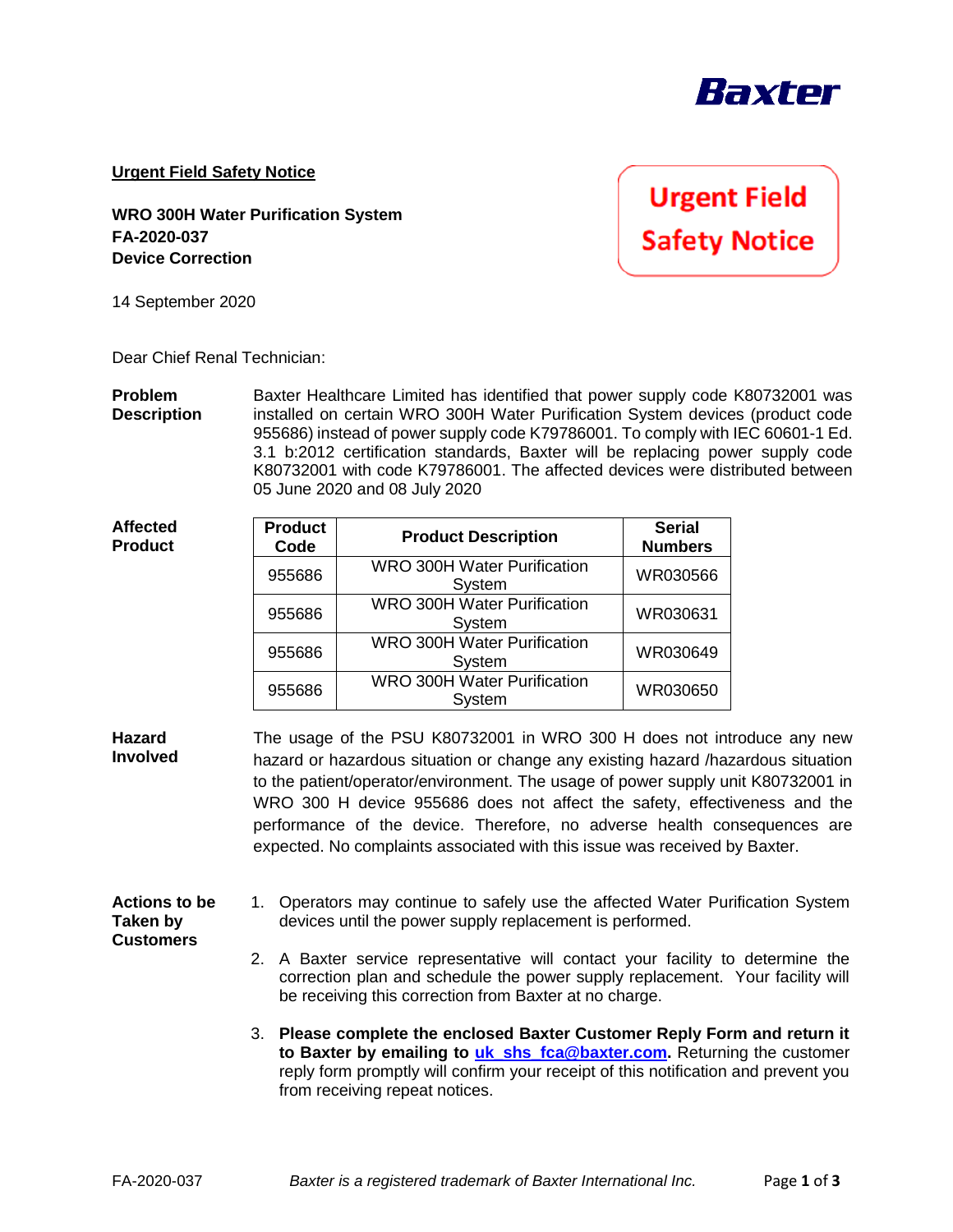

4. If you have distributed this product to other facilities, departments or patients within your institution, please forward a copy of this communication to them.

**Further information and support**  For general questions regarding this communication, contact Baxter at uk shs fca@baxter.com

Any adverse reactions or quality problems experienced with the use of these products may be reported using one of the following options:

Reporting product quality complaints: Reporting adverse events with drugs:

- Call: 01604 704 603 Call: 01635 206 360
	-
- Email: uk\_shs\_qa\_complaints@baxter.com Email: [vigilanceuk@baxter.com](mailto:vigilanceuk@baxter.com)

We apologize for any inconvenience this may cause you and your staff.

Sincerely,

Luci Codone

Lucia Cardone Senior Product Manager HD | Renal Care Baxter Healthcare Ltd

Enclosure: Baxter Customer Reply Form